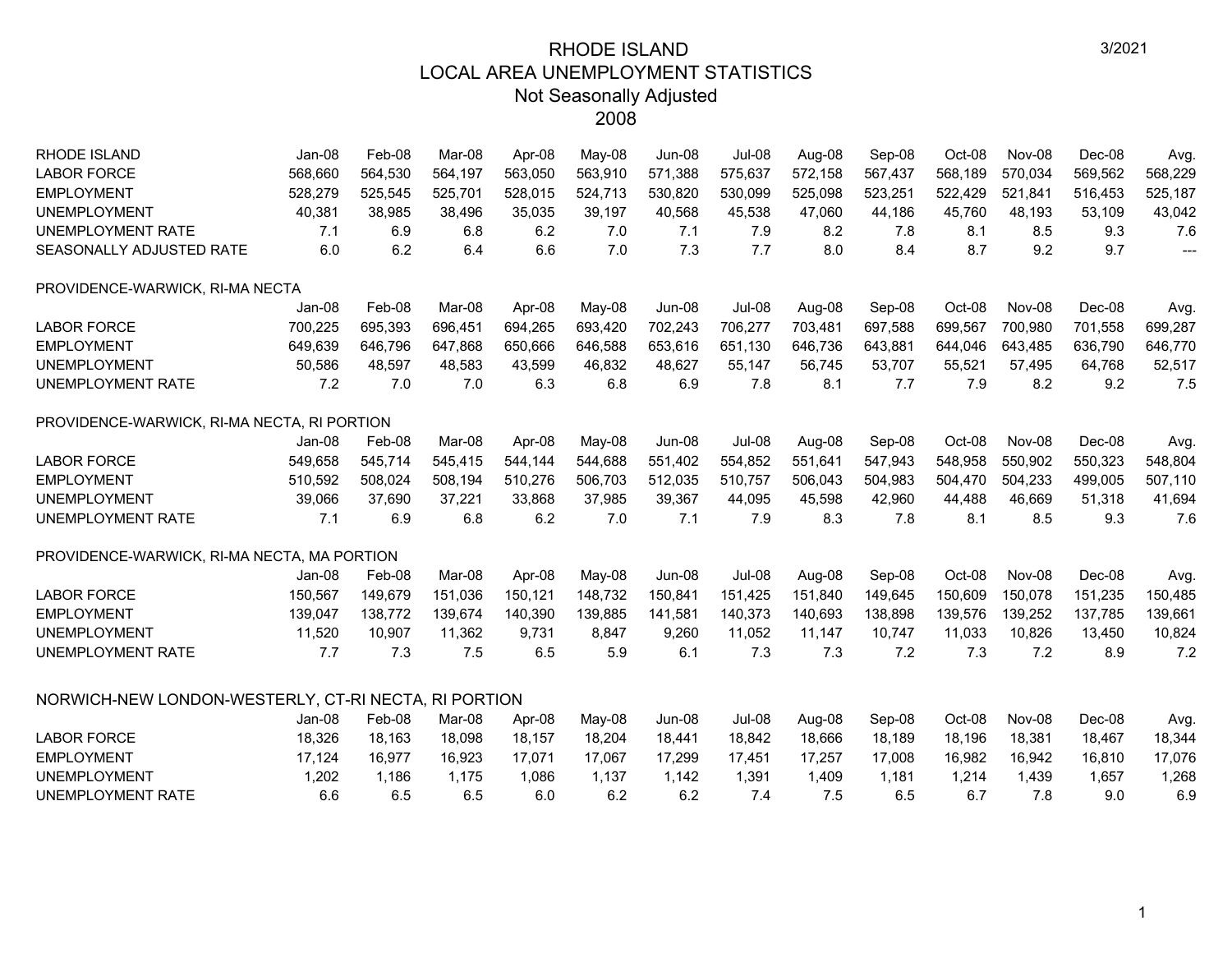| <b>BARRINGTON</b>        | Jan-08   | Feb-08 | Mar-08 | Apr-08 | May-08 | <b>Jun-08</b> | <b>Jul-08</b> | Aug-08 | Sep-08 | Oct-08 | Nov-08 | Dec-08 | Avg.   |
|--------------------------|----------|--------|--------|--------|--------|---------------|---------------|--------|--------|--------|--------|--------|--------|
| <b>LABOR FORCE</b>       | 8,457    | 8,380  | 8,390  | 8,404  | 8,415  | 8,525         | 8,558         | 8,505  | 8,485  | 8,488  | 8,517  | 8,447  | 8,464  |
| <b>EMPLOYMENT</b>        | 8,072    | 8,032  | 8,033  | 8,067  | 8,011  | 8,094         | 8,075         | 7,999  | 7,984  | 7,976  | 7,972  | 7,889  | 8,017  |
| <b>UNEMPLOYMENT</b>      | 385      | 348    | 357    | 337    | 404    | 431           | 483           | 506    | 501    | 512    | 545    | 558    | 447    |
| <b>UNEMPLOYMENT RATE</b> | 4.6      | 4.2    | 4.3    | 4.0    | 4.8    | 5.1           | 5.6           | 5.9    | 5.9    | 6.0    | 6.4    | 6.6    | 5.3    |
| <b>BRISTOL</b>           | Jan-08   | Feb-08 | Mar-08 | Apr-08 | May-08 | <b>Jun-08</b> | Jul-08        | Aug-08 | Sep-08 | Oct-08 | Nov-08 | Dec-08 | Avg.   |
| <b>LABOR FORCE</b>       | 12,626   | 12,573 | 12,557 | 12,479 | 12,452 | 12,597        | 12,689        | 12,597 | 12,533 | 12,625 | 12,683 | 12,731 | 12,595 |
| <b>EMPLOYMENT</b>        | 11,788   | 11,727 | 11,732 | 11,779 | 11,698 | 11,821        | 11,791        | 11,682 | 11,658 | 11,646 | 11,640 | 11,520 | 11,707 |
| <b>UNEMPLOYMENT</b>      | 838      | 846    | 825    | 700    | 754    | 776           | 898           | 915    | 875    | 979    | 1,043  | 1,211  | 888    |
| <b>UNEMPLOYMENT RATE</b> | 6.6      | 6.7    | 6.6    | 5.6    | 6.1    | 6.2           | 7.1           | 7.3    | 7.0    | 7.8    | 8.2    | 9.5    | 7.1    |
| <b>BURRILLVILLE</b>      | Jan-08   | Feb-08 | Mar-08 | Apr-08 | May-08 | <b>Jun-08</b> | Jul-08        | Aug-08 | Sep-08 | Oct-08 | Nov-08 | Dec-08 | Avg.   |
| <b>LABOR FORCE</b>       | 9,961    | 9,947  | 9,968  | 9,875  | 9,827  | 9,949         | 10,013        | 9,932  | 9,917  | 9,944  | 9,994  | 10,001 | 9,944  |
| <b>EMPLOYMENT</b>        | 9,291    | 9,245  | 9,247  | 9,285  | 9,219  | 9,316         | 9,294         | 9,208  | 9,189  | 9,179  | 9,176  | 9,080  | 9,227  |
| <b>UNEMPLOYMENT</b>      | 670      | 702    | 721    | 590    | 608    | 633           | 719           | 724    | 728    | 765    | 818    | 921    | 717    |
| <b>UNEMPLOYMENT RATE</b> | 6.7      | 7.1    | 7.2    | 6.0    | 6.2    | 6.4           | 7.2           | 7.3    | 7.3    | 7.7    | 8.2    | 9.2    | 7.2    |
| <b>CENTRAL FALLS</b>     | $Jan-08$ | Feb-08 | Mar-08 | Apr-08 | May-08 | Jun-08        | <b>Jul-08</b> | Aug-08 | Sep-08 | Oct-08 | Nov-08 | Dec-08 | Avg.   |
| <b>LABOR FORCE</b>       | 8,141    | 8,132  | 8,189  | 8,135  | 8,208  | 8,293         | 8,344         | 8,262  | 8,266  | 8,296  | 8,351  | 8,378  | 8,250  |
| <b>EMPLOYMENT</b>        | 7,430    | 7,392  | 7,394  | 7,424  | 7,373  | 7,450         | 7,432         | 7,363  | 7,348  | 7,339  | 7,337  | 7,260  | 7,379  |
| <b>UNEMPLOYMENT</b>      | 711      | 740    | 795    | 711    | 835    | 843           | 912           | 899    | 918    | 957    | 1,014  | 1,118  | 871    |
| <b>UNEMPLOYMENT RATE</b> | 8.7      | 9.1    | 9.7    | 8.7    | 10.2   | 10.2          | 10.9          | 10.9   | 11.1   | 11.5   | 12.1   | 13.3   | 10.6   |
| <b>CHARLESTOWN</b>       | Jan-08   | Feb-08 | Mar-08 | Apr-08 | May-08 | Jun-08        | <b>Jul-08</b> | Aug-08 | Sep-08 | Oct-08 | Nov-08 | Dec-08 | Avg.   |
| <b>LABOR FORCE</b>       | 4,787    | 4,774  | 4.764  | 4,735  | 4,712  | 4,760         | 4,818         | 4,785  | 4,707  | 4,724  | 4,783  | 4,819  | 4,764  |
| <b>EMPLOYMENT</b>        | 4,432    | 4,409  | 4,410  | 4,429  | 4,397  | 4,445         | 4,433         | 4,393  | 4,382  | 4,379  | 4,377  | 4,330  | 4,401  |
| <b>UNEMPLOYMENT</b>      | 355      | 365    | 354    | 306    | 315    | 315           | 385           | 392    | 325    | 345    | 406    | 489    | 363    |
| <b>UNEMPLOYMENT RATE</b> | 7.4      | 7.6    | 7.4    | 6.5    | 6.7    | 6.6           | 8.0           | 8.2    | 6.9    | 7.3    | 8.5    | 10.1   | 7.6    |
| <b>COVENTRY</b>          | Jan-08   | Feb-08 | Mar-08 | Apr-08 | May-08 | Jun-08        | Jul-08        | Aug-08 | Sep-08 | Oct-08 | Nov-08 | Dec-08 | Avg.   |
| <b>LABOR FORCE</b>       | 20,783   | 20,654 | 20,582 | 20,543 | 20,502 | 20,713        | 20,906        | 20,825 | 20,658 | 20,668 | 20,680 | 20,709 | 20,685 |
| <b>EMPLOYMENT</b>        | 19,333   | 19,236 | 19,243 | 19,322 | 19,186 | 19,388        | 19,340        | 19,160 | 19,122 | 19,101 | 19,092 | 18,894 | 19,201 |
| <b>UNEMPLOYMENT</b>      | 1,450    | 1,418  | 1,339  | 1,221  | 1,316  | 1,325         | 1,566         | 1,665  | 1,536  | 1,567  | 1,588  | 1,815  | 1,484  |
| <b>UNEMPLOYMENT RATE</b> | 7.0      | 6.9    | 6.5    | 5.9    | 6.4    | 6.4           | 7.5           | 8.0    | 7.4    | 7.6    | 7.7    | 8.8    | 7.2    |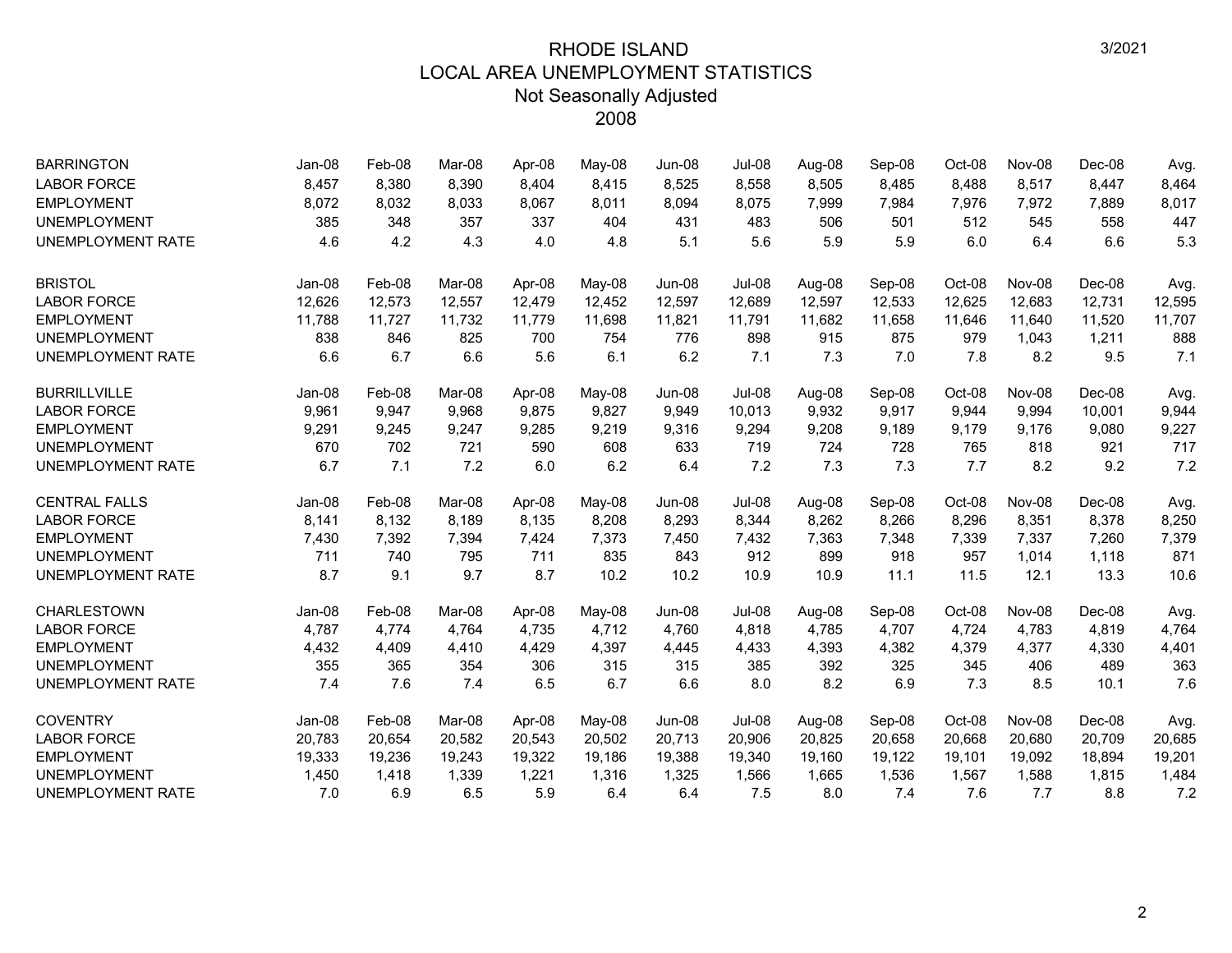| <b>CRANSTON</b>          | Jan-08 | Feb-08 | Mar-08 | Apr-08 | May-08   | <b>Jun-08</b> | <b>Jul-08</b> | Aug-08 | Sep-08 | Oct-08 | <b>Nov-08</b> | Dec-08 | Avg.   |
|--------------------------|--------|--------|--------|--------|----------|---------------|---------------|--------|--------|--------|---------------|--------|--------|
| <b>LABOR FORCE</b>       | 42,198 | 41,941 | 41.982 | 41.987 | 41,961   | 42,590        | 42,775        | 42,494 | 42,283 | 42,328 | 42.430        | 42,398 | 42,280 |
| <b>EMPLOYMENT</b>        | 39,352 | 39,154 | 39,166 | 39,328 | 39,051   | 39,463        | 39,364        | 39,002 | 38,920 | 38,880 | 38,862        | 38,459 | 39,083 |
| <b>UNEMPLOYMENT</b>      | 2,846  | 2,787  | 2,816  | 2,659  | 2,910    | 3,127         | 3,411         | 3,492  | 3,363  | 3,448  | 3,568         | 3,939  | 3,197  |
| <b>UNEMPLOYMENT RATE</b> | 6.7    | 6.6    | 6.7    | 6.3    | 6.9      | 7.3           | 8.0           | 8.2    | 8.0    | 8.1    | 8.4           | 9.3    | 7.6    |
| <b>CUMBERLAND</b>        | Jan-08 | Feb-08 | Mar-08 | Apr-08 | $Mav-08$ | <b>Jun-08</b> | Jul-08        | Aug-08 | Sep-08 | Oct-08 | Nov-08        | Dec-08 | Avg.   |
| <b>LABOR FORCE</b>       | 19,952 | 19,817 | 19.778 | 19.721 | 19,677   | 19,954        | 20,090        | 19,967 | 19,786 | 19,899 | 19,932        | 19,923 | 19,875 |
| <b>EMPLOYMENT</b>        | 18,670 | 18,574 | 18,581 | 18,657 | 18,528   | 18,722        | 18,675        | 18,503 | 18,464 | 18,445 | 18,436        | 18,246 | 18,542 |
| <b>UNEMPLOYMENT</b>      | 1,282  | 1,243  | 1,197  | 1,064  | 1,149    | 1,232         | 1,415         | 1,464  | 1,322  | 1,454  | 1,496         | 1,677  | 1,333  |
| UNEMPLOYMENT RATE        | 6.4    | 6.3    | 6.1    | 5.4    | 5.8      | 6.2           | 7.0           | 7.3    | 6.7    | 7.3    | 7.5           | 8.4    | 6.7    |
| <b>EAST GREENWICH</b>    | Jan-08 | Feb-08 | Mar-08 | Apr-08 | May-08   | Jun-08        | <b>Jul-08</b> | Aug-08 | Sep-08 | Oct-08 | Nov-08        | Dec-08 | Avg.   |
| <b>LABOR FORCE</b>       | 7,067  | 6,994  | 6,978  | 6,980  | 6,996    | 7,074         | 7,097         | 7,065  | 7,049  | 7,102  | 7,129         | 7,056  | 7,049  |
| <b>EMPLOYMENT</b>        | 6,583  | 6,548  | 6,550  | 6,577  | 6,531    | 6,600         | 6,585         | 6,524  | 6,509  | 6,503  | 6,500         | 6,433  | 6,537  |
| <b>UNEMPLOYMENT</b>      | 484    | 446    | 428    | 403    | 465      | 474           | 512           | 541    | 540    | 599    | 629           | 623    | 512    |
| UNEMPLOYMENT RATE        | 6.8    | 6.4    | 6.1    | 5.8    | 6.6      | 6.7           | 7.2           | 7.7    | 7.7    | 8.4    | 8.8           | 8.8    | 7.3    |
| <b>EAST PROVIDENCE</b>   | Jan-08 | Feb-08 | Mar-08 | Apr-08 | May-08   | <b>Jun-08</b> | Jul-08        | Aug-08 | Sep-08 | Oct-08 | Nov-08        | Dec-08 | Avg.   |
| <b>LABOR FORCE</b>       | 26,123 | 25,917 | 25,906 | 25,870 | 25,886   | 26,161        | 26,291        | 26,158 | 26,030 | 26,226 | 26,262        | 26,189 | 26,085 |
| <b>EMPLOYMENT</b>        | 24,167 | 24,046 | 24,053 | 24,152 | 23,984   | 24,235        | 24,175        | 23,951 | 23,901 | 23,877 | 23,865        | 23,619 | 24,002 |
| <b>UNEMPLOYMENT</b>      | 1,956  | 1,871  | 1,853  | 1,718  | 1,902    | 1,926         | 2,116         | 2,207  | 2,129  | 2,349  | 2,397         | 2,570  | 2,083  |
| UNEMPLOYMENT RATE        | 7.5    | 7.2    | 7.2    | 6.6    | 7.3      | 7.4           | 8.0           | 8.4    | 8.2    | 9.0    | 9.1           | 9.8    | 8.0    |
| <b>EXETER</b>            | Jan-08 | Feb-08 | Mar-08 | Apr-08 | May-08   | <b>Jun-08</b> | Jul-08        | Aug-08 | Sep-08 | Oct-08 | Nov-08        | Dec-08 | Avg.   |
| <b>LABOR FORCE</b>       | 3,807  | 3,794  | 3,803  | 3,751  | 3,745    | 3,790         | 3,830         | 3,806  | 3,772  | 3,784  | 3,816         | 3,817  | 3,793  |
| <b>EMPLOYMENT</b>        | 3,568  | 3,549  | 3,551  | 3,566  | 3,541    | 3,578         | 3,568         | 3,535  | 3,528  | 3,525  | 3,524         | 3,486  | 3,543  |
| <b>UNEMPLOYMENT</b>      | 239    | 245    | 252    | 185    | 204      | 212           | 262           | 271    | 244    | 259    | 292           | 331    | 250    |
| UNEMPLOYMENT RATE        | 6.3    | 6.5    | 6.6    | 4.9    | 5.4      | 5.6           | 6.8           | 7.1    | 6.5    | 6.8    | 7.7           | 8.7    | 6.6    |
| <b>FOSTER</b>            | Jan-08 | Feb-08 | Mar-08 | Apr-08 | May-08   | <b>Jun-08</b> | <b>Jul-08</b> | Aug-08 | Sep-08 | Oct-08 | Nov-08        | Dec-08 | Avg.   |
| <b>LABOR FORCE</b>       | 2,778  | 2,755  | 2,741  | 2,694  | 2,677    | 2,720         | 2,744         | 2,735  | 2,696  | 2,697  | 2,712         | 2,719  | 2,722  |
| <b>EMPLOYMENT</b>        | 2,538  | 2,527  | 2,526  | 2,537  | 2,519    | 2,547         | 2,539         | 2,516  | 2,511  | 2,508  | 2,507         | 2,482  | 2,521  |
| <b>UNEMPLOYMENT</b>      | 240    | 228    | 215    | 157    | 158      | 173           | 205           | 219    | 185    | 189    | 205           | 237    | 201    |
| UNEMPLOYMENT RATE        | 8.6    | 8.3    | 7.8    | 5.8    | 5.9      | 6.4           | 7.5           | 8.0    | 6.9    | 7.0    | 7.6           | 8.7    | 7.4    |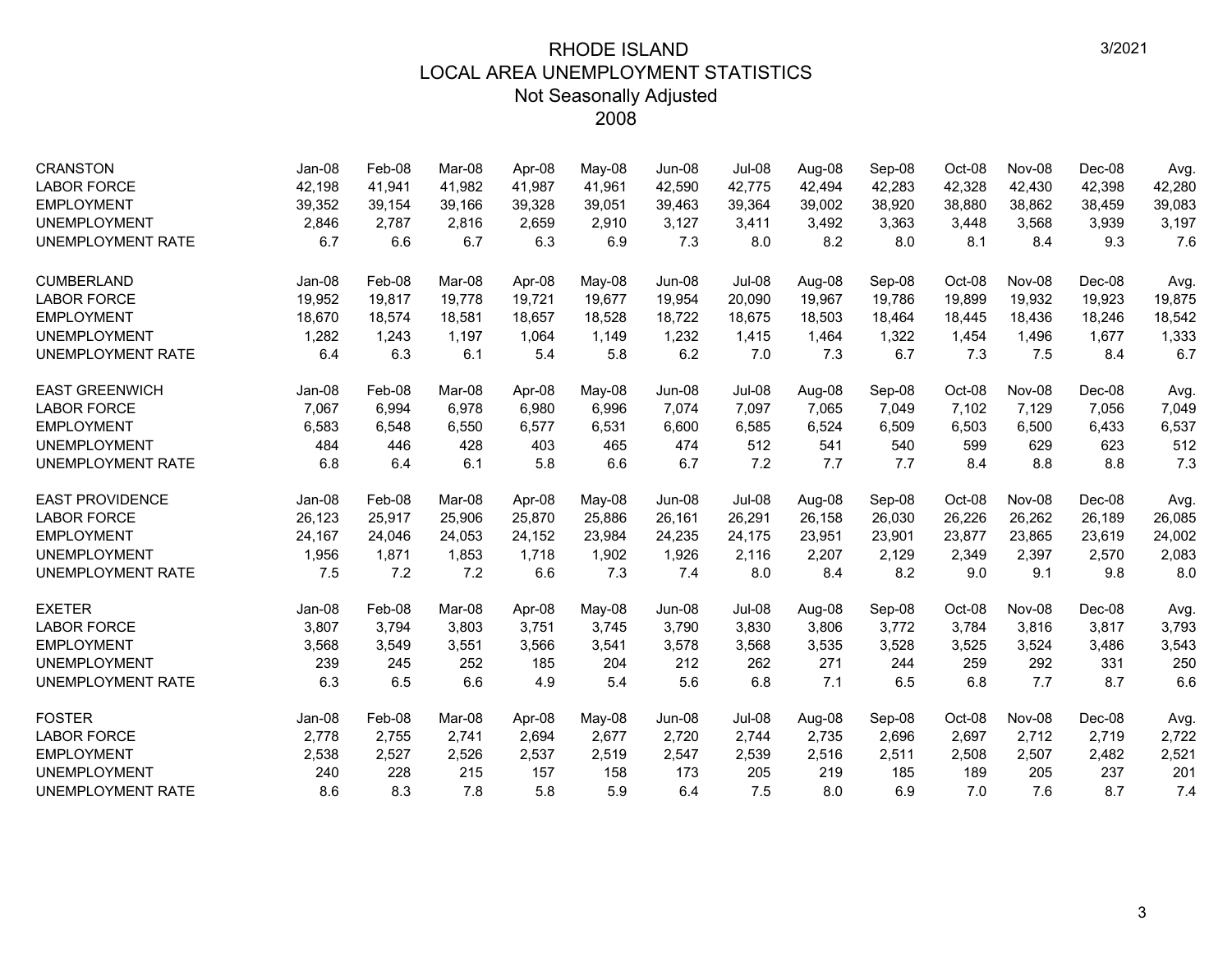| <b>GLOCESTER</b>         | Jan-08 | Feb-08 | Mar-08 | Apr-08 | May-08 | Jun-08        | <b>Jul-08</b> | Aug-08 | Sep-08 | Oct-08 | Nov-08 | Dec-08 | Avg.   |
|--------------------------|--------|--------|--------|--------|--------|---------------|---------------|--------|--------|--------|--------|--------|--------|
| <b>LABOR FORCE</b>       | 6,554  | 6,526  | 6,511  | 6,514  | 6,472  | 6,559         | 6,596         | 6,560  | 6,538  | 6,494  | 6,529  | 6,561  | 6,535  |
| <b>EMPLOYMENT</b>        | 6,186  | 6,154  | 6,156  | 6,181  | 6,138  | 6,203         | 6,187         | 6,129  | 6,117  | 6,110  | 6,108  | 6,045  | 6,143  |
| <b>UNEMPLOYMENT</b>      | 368    | 372    | 355    | 333    | 334    | 356           | 409           | 431    | 421    | 384    | 421    | 516    | 392    |
| <b>UNEMPLOYMENT RATE</b> | 5.6    | 5.7    | 5.5    | 5.1    | 5.2    | 5.4           | 6.2           | 6.6    | 6.4    | 5.9    | 6.4    | 7.9    | 6.0    |
| <b>HOPKINTON</b>         | Jan-08 | Feb-08 | Mar-08 | Apr-08 | May-08 | <b>Jun-08</b> | Jul-08        | Aug-08 | Sep-08 | Oct-08 | Nov-08 | Dec-08 | Avg.   |
| <b>LABOR FORCE</b>       | 4,864  | 4,858  | 4,838  | 4,812  | 4,799  | 4,844         | 4,895         | 4,881  | 4,801  | 4,810  | 4,882  | 4,904  | 4,849  |
| <b>EMPLOYMENT</b>        | 4,517  | 4,493  | 4,494  | 4,513  | 4,481  | 4,528         | 4,516         | 4,476  | 4,466  | 4,461  | 4,458  | 4,413  | 4,485  |
| <b>UNEMPLOYMENT</b>      | 347    | 365    | 344    | 299    | 318    | 316           | 379           | 405    | 335    | 349    | 424    | 491    | 364    |
| <b>UNEMPLOYMENT RATE</b> | 7.1    | 7.5    | 7.1    | 6.2    | 6.6    | 6.5           | 7.7           | 8.3    | 7.0    | 7.3    | 8.7    | 10.0   | 7.5    |
| <b>JAMESTOWN</b>         | Jan-08 | Feb-08 | Mar-08 | Apr-08 | May-08 | <b>Jun-08</b> | Jul-08        | Aug-08 | Sep-08 | Oct-08 | Nov-08 | Dec-08 | Avg.   |
| <b>LABOR FORCE</b>       | 3,177  | 3,144  | 3,127  | 3,128  | 3,121  | 3,147         | 3,173         | 3,152  | 3,122  | 3,144  | 3,145  | 3,124  | 3,142  |
| <b>EMPLOYMENT</b>        | 3,002  | 2,988  | 2,989  | 3,001  | 2,980  | 3,011         | 3,004         | 2,977  | 2,969  | 2,966  | 2,966  | 2,934  | 2,982  |
| <b>UNEMPLOYMENT</b>      | 175    | 156    | 138    | 127    | 141    | 136           | 169           | 175    | 153    | 178    | 179    | 190    | 160    |
| <b>UNEMPLOYMENT RATE</b> | 5.5    | 5.0    | 4.4    | 4.1    | 4.5    | 4.3           | 5.3           | 5.6    | 4.9    | 5.7    | 5.7    | 6.1    | 5.1    |
| <b>JOHNSTON</b>          | Jan-08 | Feb-08 | Mar-08 | Apr-08 | May-08 | <b>Jun-08</b> | Jul-08        | Aug-08 | Sep-08 | Oct-08 | Nov-08 | Dec-08 | Avg.   |
| <b>LABOR FORCE</b>       | 15,875 | 15,740 | 15,719 | 15,653 | 15,607 | 15,831        | 15,918        | 15,815 | 15,750 | 15,752 | 15,846 | 15,841 | 15,779 |
| <b>EMPLOYMENT</b>        | 14,574 | 14,500 | 14,507 | 14,565 | 14,462 | 14,615        | 14,578        | 14,444 | 14,414 | 14,400 | 14,392 | 14,243 | 14,475 |
| <b>UNEMPLOYMENT</b>      | 1,301  | 1,240  | 1,212  | 1,088  | 1,145  | 1,216         | 1,340         | 1,371  | 1,336  | 1,352  | 1,454  | 1,598  | 1,304  |
| UNEMPLOYMENT RATE        | 8.2    | 7.9    | 7.7    | 7.0    | 7.3    | 7.7           | 8.4           | 8.7    | 8.5    | 8.6    | 9.2    | 10.1   | 8.3    |
| <b>LINCOLN</b>           | Jan-08 | Feb-08 | Mar-08 | Apr-08 | May-08 | Jun-08        | Jul-08        | Aug-08 | Sep-08 | Oct-08 | Nov-08 | Dec-08 | Avg.   |
| <b>LABOR FORCE</b>       | 12,543 | 12,420 | 12,413 | 12,406 | 12,392 | 12,525        | 12,639        | 12,568 | 12,440 | 12,493 | 12,537 | 12,477 | 12,488 |
| <b>EMPLOYMENT</b>        | 11,722 | 11,663 | 11,667 | 11,714 | 11,633 | 11,755        | 11,727        | 11,618 | 11,594 | 11,581 | 11,575 | 11,457 | 11,642 |
| <b>UNEMPLOYMENT</b>      | 821    | 757    | 746    | 692    | 759    | 770           | 912           | 950    | 846    | 912    | 962    | 1,020  | 846    |
| <b>UNEMPLOYMENT RATE</b> | 6.5    | 6.1    | 6.0    | 5.6    | 6.1    | 6.1           | 7.2           | 7.6    | 6.8    | 7.3    | 7.7    | 8.2    | 6.8    |
| <b>LITTLE COMPTON</b>    | Jan-08 | Feb-08 | Mar-08 | Apr-08 | May-08 | <b>Jun-08</b> | <b>Jul-08</b> | Aug-08 | Sep-08 | Oct-08 | Nov-08 | Dec-08 | Avg.   |
| <b>LABOR FORCE</b>       | 2,007  | 2,004  | 1,990  | 1,968  | 1,958  | 1,989         | 1,983         | 1,980  | 1,964  | 1,950  | 1,975  | 1,996  | 1,980  |
| <b>EMPLOYMENT</b>        | 1,867  | 1,859  | 1,859  | 1,867  | 1,854  | 1,873         | 1,868         | 1,852  | 1,847  | 1,846  | 1,844  | 1,825  | 1,855  |
| <b>UNEMPLOYMENT</b>      | 140    | 145    | 131    | 101    | 104    | 116           | 115           | 128    | 117    | 104    | 131    | 171    | 125    |
| <b>UNEMPLOYMENT RATE</b> | 7.0    | 7.2    | 6.6    | 5.1    | 5.3    | 5.8           | 5.8           | 6.5    | 6.0    | 5.3    | 6.6    | 8.6    | 6.3    |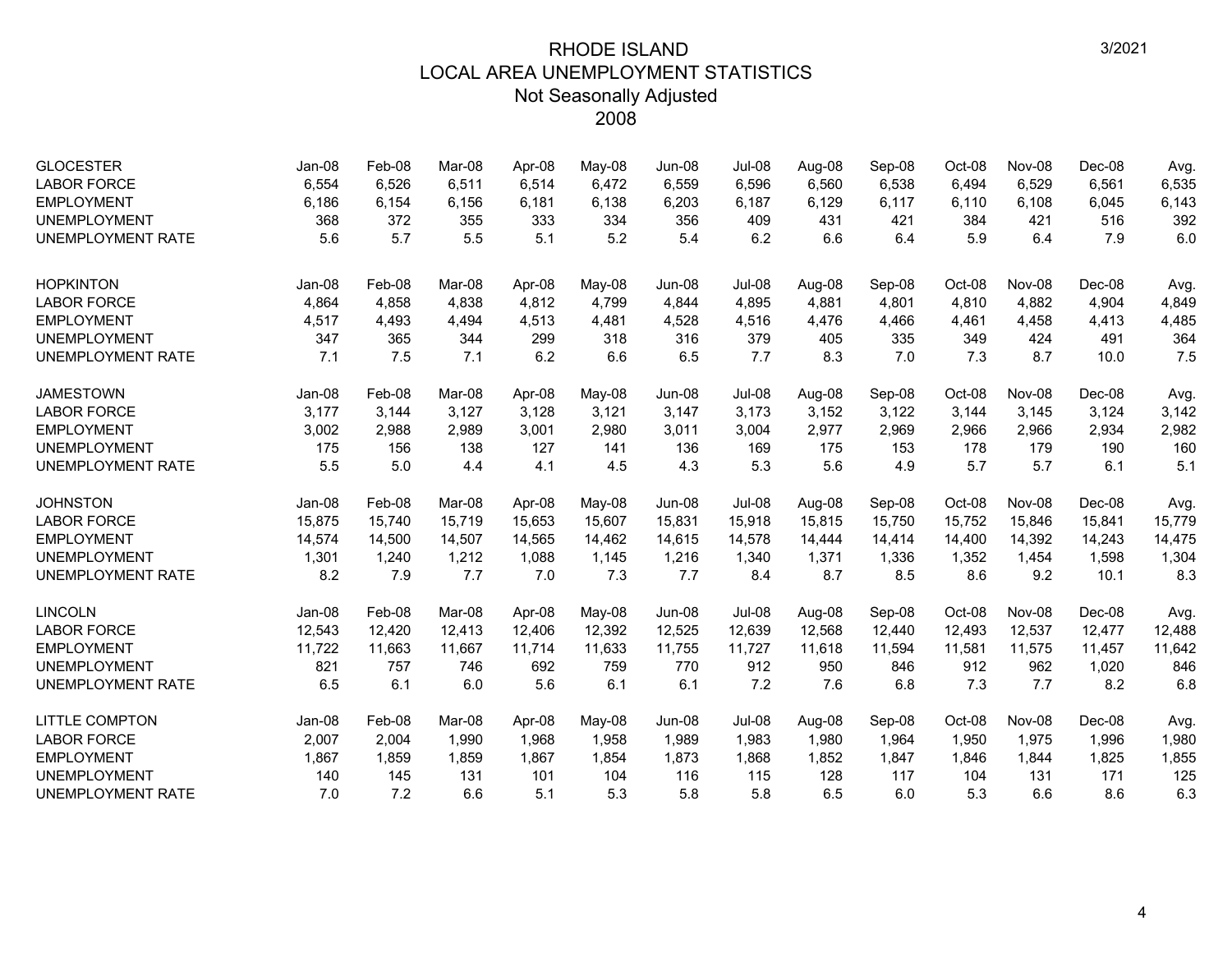| <b>MIDDLETOWN</b>        | Jan-08   | Feb-08 | Mar-08 | Apr-08 | May-08 | Jun-08        | <b>Jul-08</b> | Aug-08 | Sep-08 | Oct-08 | Nov-08 | Dec-08 | Avg.   |
|--------------------------|----------|--------|--------|--------|--------|---------------|---------------|--------|--------|--------|--------|--------|--------|
| <b>LABOR FORCE</b>       | 8,306    | 8,211  | 8,175  | 8,122  | 8,070  | 8,158         | 8,177         | 8,151  | 8,084  | 8,136  | 8,213  | 8,218  | 8,169  |
| <b>EMPLOYMENT</b>        | 7,687    | 7.650  | 7.652  | 7,684  | 7,629  | 7.710         | 7,691         | 7.620  | 7,604  | 7,597  | 7,593  | 7,514  | 7,636  |
| <b>UNEMPLOYMENT</b>      | 619      | 561    | 523    | 438    | 441    | 448           | 486           | 531    | 480    | 539    | 620    | 704    | 533    |
| <b>UNEMPLOYMENT RATE</b> | 7.5      | 6.8    | 6.4    | 5.4    | 5.5    | 5.5           | 5.9           | 6.5    | 5.9    | 6.6    | 7.5    | 8.6    | 6.5    |
| <b>NARRAGANSETT</b>      | Jan-08   | Feb-08 | Mar-08 | Apr-08 | May-08 | Jun-08        | <b>Jul-08</b> | Aug-08 | Sep-08 | Oct-08 | Nov-08 | Dec-08 | Avg.   |
| <b>LABOR FORCE</b>       | 10,029   | 9,913  | 9,897  | 9,894  | 9,862  | 9,960         | 9,955         | 9,902  | 9,907  | 9,907  | 9,946  | 9,906  | 9,923  |
| <b>EMPLOYMENT</b>        | 9,478    | 9,430  | 9,434  | 9,471  | 9,405  | 9.504         | 9,481         | 9,393  | 9,374  | 9,364  | 9,359  | 9,263  | 9,413  |
| <b>UNEMPLOYMENT</b>      | 551      | 483    | 463    | 423    | 457    | 456           | 474           | 509    | 533    | 543    | 587    | 643    | 510    |
| <b>UNEMPLOYMENT RATE</b> | 5.5      | 4.9    | 4.7    | 4.3    | 4.6    | 4.6           | 4.8           | 5.1    | 5.4    | 5.5    | 5.9    | 6.5    | 5.1    |
| <b>NEW SHOREHAM</b>      | Jan-08   | Feb-08 | Mar-08 | Apr-08 | May-08 | Jun-08        | Jul-08        | Aug-08 | Sep-08 | Oct-08 | Nov-08 | Dec-08 | Avg.   |
| <b>LABOR FORCE</b>       | 680      | 661    | 687    | 751    | 1,002  | 1,542         | 1,945         | 1,848  | 1,306  | 1,037  | 752    | 771    | 1,082  |
| <b>EMPLOYMENT</b>        | 568      | 550    | 583    | 669    | 937    | 1,486         | 1,892         | 1,793  | 1,260  | 973    | 668    | 642    | 1,002  |
| <b>UNEMPLOYMENT</b>      | 112      | 111    | 104    | 82     | 65     | 56            | 53            | 55     | 46     | 64     | 84     | 129    | 80     |
| <b>UNEMPLOYMENT RATE</b> | 16.5     | 16.8   | 15.1   | 10.9   | 6.5    | 3.6           | 2.7           | 3.0    | 3.5    | 6.2    | 11.2   | 16.7   | 7.4    |
| <b>NEWPORT</b>           | $Jan-08$ | Feb-08 | Mar-08 | Apr-08 | May-08 | Jun-08        | <b>Jul-08</b> | Aug-08 | Sep-08 | Oct-08 | Nov-08 | Dec-08 | Avg.   |
| <b>LABOR FORCE</b>       | 12,840   | 12,684 | 12,647 | 12,501 | 12,440 | 12,585        | 12,581        | 12,493 | 12,420 | 12,459 | 12,643 | 12,677 | 12,581 |
| <b>EMPLOYMENT</b>        | 11,798   | 11,739 | 11,744 | 11,790 | 11,710 | 11,832        | 11,802        | 11,694 | 11,669 | 11,657 | 11,651 | 11,530 | 11,718 |
| <b>UNEMPLOYMENT</b>      | 1,042    | 945    | 903    | 711    | 730    | 753           | 779           | 799    | 751    | 802    | 992    | 1,147  | 863    |
| <b>UNEMPLOYMENT RATE</b> | 8.1      | 7.5    | 7.1    | 5.7    | 5.9    | 6.0           | 6.2           | 6.4    | 6.0    | 6.4    | 7.8    | 9.0    | 6.9    |
| <b>NORTH KINGSTOWN</b>   | Jan-08   | Feb-08 | Mar-08 | Apr-08 | May-08 | <b>Jun-08</b> | <b>Jul-08</b> | Aug-08 | Sep-08 | Oct-08 | Nov-08 | Dec-08 | Avg.   |
| <b>LABOR FORCE</b>       | 15,703   | 15,564 | 15,547 | 15,511 | 15,495 | 15,703        | 15.709        | 15,669 | 15,566 | 15.634 | 15.655 | 15,576 | 15,611 |
| <b>EMPLOYMENT</b>        | 14,711   | 14,636 | 14,642 | 14,702 | 14,598 | 14,753        | 14,715        | 14,580 | 14,549 | 14,535 | 14,527 | 14,376 | 14,610 |
| <b>UNEMPLOYMENT</b>      | 992      | 928    | 905    | 809    | 897    | 950           | 994           | 1.089  | 1,017  | 1,099  | 1,128  | 1,200  | 1,001  |
| <b>UNEMPLOYMENT RATE</b> | 6.3      | 6.0    | 5.8    | 5.2    | 5.8    | 6.0           | 6.3           | 7.0    | 6.5    | 7.0    | 7.2    | 7.7    | 6.4    |
| <b>NORTH PROVIDENCE</b>  | Jan-08   | Feb-08 | Mar-08 | Apr-08 | May-08 | Jun-08        | <b>Jul-08</b> | Aug-08 | Sep-08 | Oct-08 | Nov-08 | Dec-08 | Avg.   |
| <b>LABOR FORCE</b>       | 18,744   | 18,580 | 18,591 | 18,634 | 18,689 | 18,936        | 19,069        | 18,908 | 18,804 | 18,767 | 18,838 | 18,720 | 18,773 |
| <b>EMPLOYMENT</b>        | 17,489   | 17,402 | 17,408 | 17,478 | 17,357 | 17,539        | 17,495        | 17,333 | 17,297 | 17,279 | 17,272 | 17,093 | 17,370 |
| <b>UNEMPLOYMENT</b>      | 1,255    | 1,178  | 1,183  | 1,156  | 1,332  | 1,397         | 1,574         | 1,575  | 1,507  | 1,488  | 1,566  | 1,627  | 1,403  |
| <b>UNEMPLOYMENT RATE</b> | 6.7      | 6.3    | 6.4    | 6.2    | 7.1    | 7.4           | 8.3           | 8.3    | 8.0    | 7.9    | 8.3    | 8.7    | 7.5    |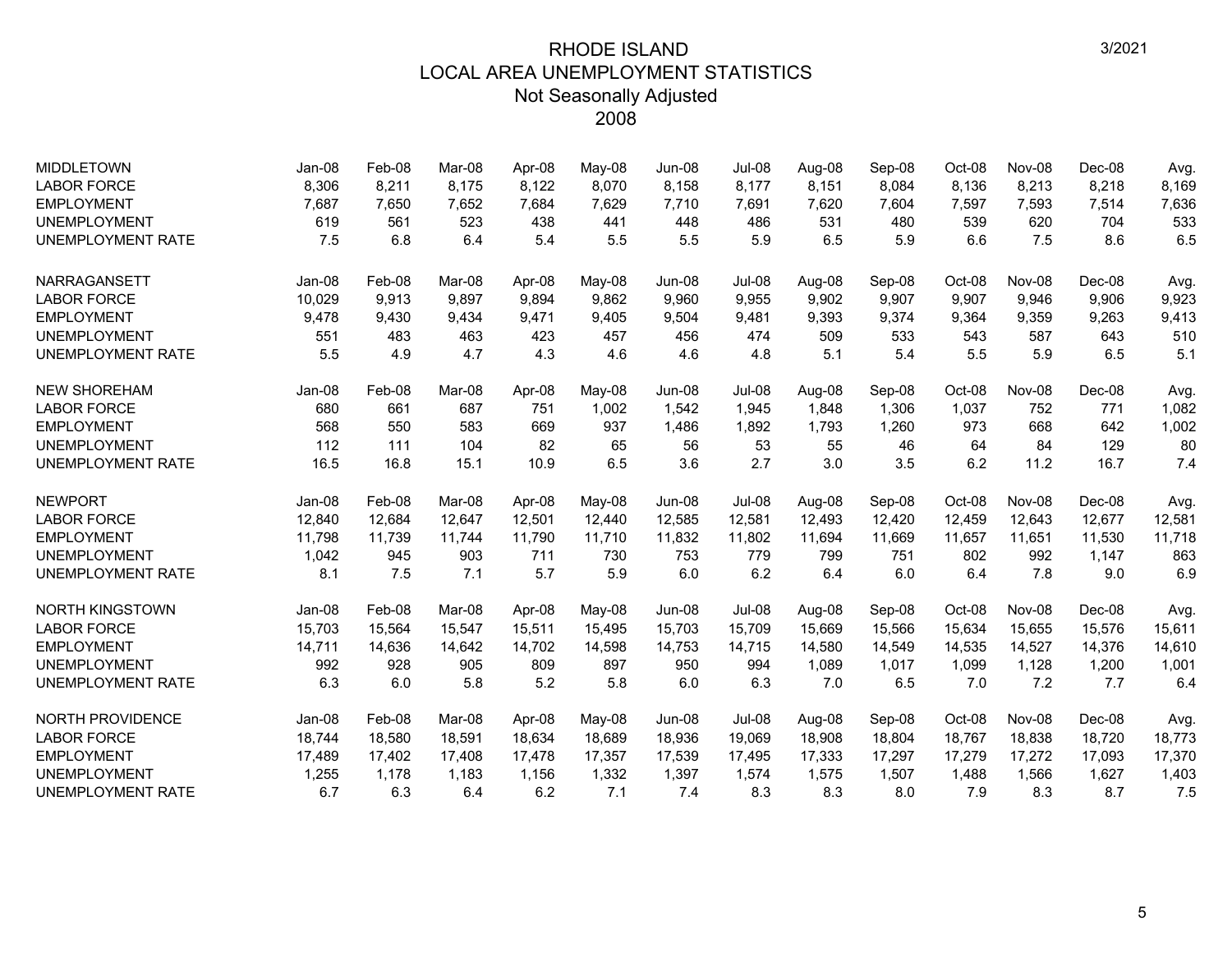| <b>NORTH SMITHFIELD</b>  | Jan-08 | Feb-08 | Mar-08 | Apr-08 | May-08 | Jun-08        | Jul-08        | Aug-08 | Sep-08 | Oct-08 | Nov-08 | Dec-08 | Avg.   |
|--------------------------|--------|--------|--------|--------|--------|---------------|---------------|--------|--------|--------|--------|--------|--------|
| <b>LABOR FORCE</b>       | 6,600  | 6,549  | 6,562  | 6,551  | 6,561  | 6,640         | 6,659         | 6,641  | 6,550  | 6,586  | 6,628  | 6,581  | 6,593  |
| <b>EMPLOYMENT</b>        | 6,202  | 6,171  | 6,173  | 6,198  | 6,154  | 6,220         | 6,203         | 6,146  | 6,133  | 6,127  | 6,125  | 6,062  | 6,160  |
| <b>UNEMPLOYMENT</b>      | 398    | 378    | 389    | 353    | 407    | 420           | 456           | 495    | 417    | 459    | 503    | 519    | 433    |
| <b>UNEMPLOYMENT RATE</b> | 6.0    | 5.8    | 5.9    | 5.4    | 6.2    | 6.3           | 6.8           | 7.5    | 6.4    | 7.0    | 7.6    | 7.9    | 6.6    |
| <b>PAWTUCKET</b>         | Jan-08 | Feb-08 | Mar-08 | Apr-08 | May-08 | <b>Jun-08</b> | <b>Jul-08</b> | Aug-08 | Sep-08 | Oct-08 | Nov-08 | Dec-08 | Avg.   |
| <b>LABOR FORCE</b>       | 37,093 | 36,936 | 36,991 | 36,972 | 37,135 | 37,675        | 37,922        | 37,648 | 37,501 | 37,719 | 37,746 | 37,607 | 37,412 |
| <b>EMPLOYMENT</b>        | 34,278 | 34,106 | 34,118 | 34,257 | 34,018 | 34,374        | 34,290        | 33,975 | 33,903 | 33,868 | 33,852 | 33,501 | 34,045 |
| UNEMPLOYMENT             | 2,815  | 2,830  | 2,873  | 2,715  | 3,117  | 3,301         | 3,632         | 3,673  | 3,598  | 3,851  | 3,894  | 4,106  | 3,367  |
| <b>UNEMPLOYMENT RATE</b> | 7.6    | 7.7    | 7.8    | 7.3    | 8.4    | 8.8           | 9.6           | 9.8    | 9.6    | 10.2   | 10.3   | 10.9   | 9.0    |
| PORTSMOUTH               | Jan-08 | Feb-08 | Mar-08 | Apr-08 | May-08 | <b>Jun-08</b> | Jul-08        | Aug-08 | Sep-08 | Oct-08 | Nov-08 | Dec-08 | Avg.   |
| <b>LABOR FORCE</b>       | 9,434  | 9,338  | 9,313  | 9,278  | 9,257  | 9,383         | 9,387         | 9,346  | 9,334  | 9,313  | 9,391  | 9,375  | 9,345  |
| <b>EMPLOYMENT</b>        | 8,850  | 8,807  | 8,810  | 8,846  | 8,783  | 8,876         | 8,853         | 8,771  | 8,754  | 8,744  | 8,740  | 8,650  | 8,790  |
| <b>UNEMPLOYMENT</b>      | 584    | 531    | 503    | 432    | 474    | 507           | 534           | 575    | 580    | 569    | 651    | 725    | 555    |
| <b>UNEMPLOYMENT RATE</b> | 6.2    | 5.7    | 5.4    | 4.7    | 5.1    | 5.4           | 5.7           | 6.2    | 6.2    | 6.1    | 6.9    | 7.7    | 5.9    |
| <b>PROVIDENCE</b>        | Jan-08 | Feb-08 | Mar-08 | Apr-08 | May-08 | Jun-08        | <b>Jul-08</b> | Aug-08 | Sep-08 | Oct-08 | Nov-08 | Dec-08 | Avg.   |
| <b>LABOR FORCE</b>       | 78,554 | 77,942 | 78,046 | 77,920 | 78,639 | 79,580        | 80,232        | 79,836 | 79,045 | 78,998 | 79,114 | 79,184 | 78,924 |
| <b>EMPLOYMENT</b>        | 72,175 | 71,811 | 71,836 | 72,131 | 71,626 | 72,379        | 72,198        | 71,532 | 71,382 | 71,311 | 71,276 | 70,537 | 71,683 |
| <b>UNEMPLOYMENT</b>      | 6,379  | 6,131  | 6,210  | 5,789  | 7,013  | 7,201         | 8,034         | 8,304  | 7,663  | 7,687  | 7,838  | 8,647  | 7,241  |
| <b>UNEMPLOYMENT RATE</b> | 8.1    | 7.9    | 8.0    | 7.4    | 8.9    | 9.0           | 10.0          | 10.4   | 9.7    | 9.7    | 9.9    | 10.9   | 9.2    |
| <b>RICHMOND</b>          | Jan-08 | Feb-08 | Mar-08 | Apr-08 | May-08 | <b>Jun-08</b> | Jul-08        | Aug-08 | Sep-08 | Oct-08 | Nov-08 | Dec-08 | Avg.   |
| <b>LABOR FORCE</b>       | 4,377  | 4,346  | 4,337  | 4,347  | 4,329  | 4,383         | 4,406         | 4,384  | 4,357  | 4,335  | 4,370  | 4,363  | 4,361  |
| <b>EMPLOYMENT</b>        | 4,174  | 4,152  | 4,154  | 4,171  | 4,142  | 4,186         | 4,175         | 4,135  | 4,127  | 4,123  | 4,121  | 4,078  | 4,145  |
| <b>UNEMPLOYMENT</b>      | 203    | 194    | 183    | 176    | 187    | 197           | 231           | 249    | 230    | 212    | 249    | 285    | 216    |
| <b>UNEMPLOYMENT RATE</b> | 4.6    | 4.5    | 4.2    | 4.0    | 4.3    | 4.5           | 5.2           | 5.7    | 5.3    | 4.9    | 5.7    | 6.5    | 5.0    |
| <b>SCITUATE</b>          | Jan-08 | Feb-08 | Mar-08 | Apr-08 | May-08 | <b>Jun-08</b> | Jul-08        | Aug-08 | Sep-08 | Oct-08 | Nov-08 | Dec-08 | Avg.   |
| <b>LABOR FORCE</b>       | 6,566  | 6,547  | 6,540  | 6,505  | 6,476  | 6,523         | 6,612         | 6,536  | 6,473  | 6,452  | 6,493  | 6,467  | 6,516  |
| <b>EMPLOYMENT</b>        | 6,076  | 6,046  | 6,047  | 6,071  | 6,029  | 6,093         | 6,077         | 6,021  | 6,010  | 6,002  | 6,000  | 5,938  | 6,034  |
| UNEMPLOYMENT             | 490    | 501    | 493    | 434    | 447    | 430           | 535           | 515    | 463    | 450    | 493    | 529    | 482    |
| <b>UNEMPLOYMENT RATE</b> | 7.5    | 7.7    | 7.5    | 6.7    | 6.9    | 6.6           | 8.1           | 7.9    | 7.2    | 7.0    | 7.6    | 8.2    | 7.4    |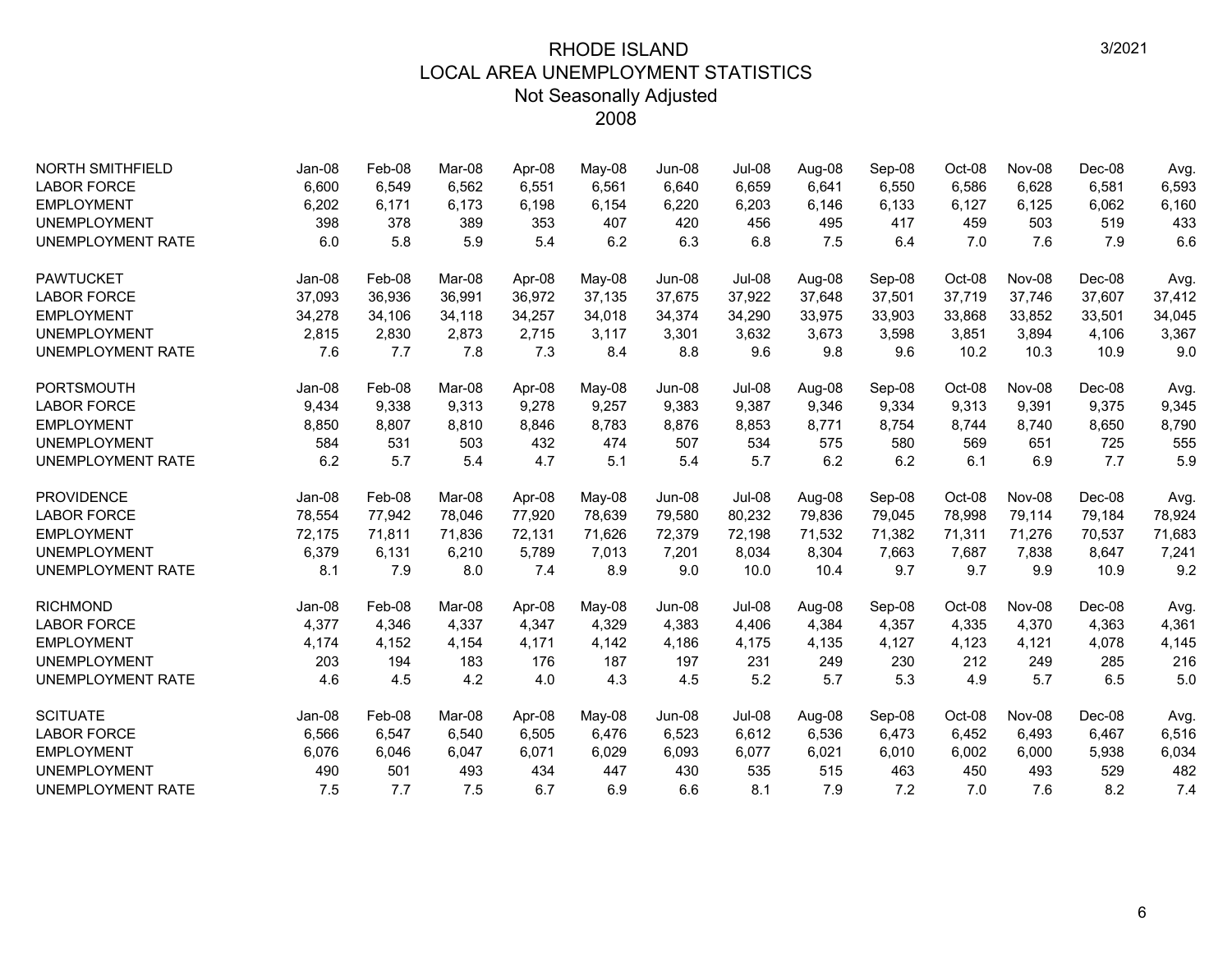| <b>SMITHFIELD</b>        | Jan-08 | Feb-08 | Mar-08 | Apr-08 | May-08 | <b>Jun-08</b> | <b>Jul-08</b> | Aug-08 | Sep-08 | Oct-08 | Nov-08 | Dec-08 | Avg.   |
|--------------------------|--------|--------|--------|--------|--------|---------------|---------------|--------|--------|--------|--------|--------|--------|
| <b>LABOR FORCE</b>       | 11,937 | 11,819 | 11.839 | 11,842 | 11,830 | 12,016        | 12,150        | 12,070 | 11,896 | 11,926 | 11,996 | 11,969 | 11,941 |
| <b>EMPLOYMENT</b>        | 11,203 | 11,146 | 11,149 | 11,197 | 11,117 | 11,233        | 11,207        | 11,103 | 11,079 | 11,069 | 11,063 | 10,949 | 11,126 |
| <b>UNEMPLOYMENT</b>      | 734    | 673    | 690    | 645    | 713    | 783           | 943           | 967    | 817    | 857    | 933    | 1,020  | 815    |
| <b>UNEMPLOYMENT RATE</b> | 6.1    | 5.7    | 5.8    | 5.4    | 6.0    | 6.5           | 7.8           | 8.0    | 6.9    | 7.2    | 7.8    | 8.5    | 6.8    |
| <b>SOUTH KINGSTOWN</b>   | Jan-08 | Feb-08 | Mar-08 | Apr-08 | May-08 | Jun-08        | <b>Jul-08</b> | Aug-08 | Sep-08 | Oct-08 | Nov-08 | Dec-08 | Avg.   |
| <b>LABOR FORCE</b>       | 15,996 | 15,861 | 15,852 | 15,736 | 15,811 | 15,959        | 16,079        | 15,980 | 15,872 | 15,851 | 15,924 | 15,958 | 15,906 |
| <b>EMPLOYMENT</b>        | 14,969 | 14,895 | 14,899 | 14,960 | 14,855 | 15,012        | 14,974        | 14,837 | 14,805 | 14,789 | 14,783 | 14,630 | 14,867 |
| <b>UNEMPLOYMENT</b>      | 1,027  | 966    | 953    | 776    | 956    | 947           | 1,105         | 1,143  | 1,067  | 1,062  | 1,141  | 1,328  | 1,039  |
| <b>UNEMPLOYMENT RATE</b> | 6.4    | 6.1    | 6.0    | 4.9    | 6.0    | 5.9           | 6.9           | 7.2    | 6.7    | 6.7    | 7.2    | 8.3    | 6.5    |
| <b>TIVERTON</b>          | Jan-08 | Feb-08 | Mar-08 | Apr-08 | May-08 | Jun-08        | Jul-08        | Aug-08 | Sep-08 | Oct-08 | Nov-08 | Dec-08 | Avg.   |
| <b>LABOR FORCE</b>       | 8,724  | 8,691  | 8,645  | 8,580  | 8,517  | 8,634         | 8,717         | 8,703  | 8,605  | 8,605  | 8,640  | 8,660  | 8,643  |
| <b>EMPLOYMENT</b>        | 8,032  | 7,993  | 7,995  | 8,028  | 7,972  | 8,055         | 8,036         | 7,960  | 7,944  | 7,937  | 7,933  | 7,851  | 7,978  |
| <b>UNEMPLOYMENT</b>      | 692    | 698    | 650    | 552    | 545    | 579           | 681           | 743    | 661    | 668    | 707    | 809    | 665    |
| <b>UNEMPLOYMENT RATE</b> | 7.9    | 8.0    | 7.5    | 6.4    | 6.4    | 6.7           | 7.8           | 8.5    | 7.7    | 7.8    | 8.2    | 9.3    | 7.7    |
| <b>WARREN</b>            | Jan-08 | Feb-08 | Mar-08 | Apr-08 | May-08 | <b>Jun-08</b> | Jul-08        | Aug-08 | Sep-08 | Oct-08 | Nov-08 | Dec-08 | Avg.   |
| <b>LABOR FORCE</b>       | 6,338  | 6,263  | 6,247  | 6,216  | 6,216  | 6,277         | 6,360         | 6,338  | 6,278  | 6,285  | 6,368  | 6,387  | 6,298  |
| <b>EMPLOYMENT</b>        | 5,864  | 5,834  | 5,837  | 5,860  | 5,818  | 5,881         | 5,866         | 5,811  | 5,799  | 5,794  | 5,792  | 5,730  | 5,824  |
| <b>UNEMPLOYMENT</b>      | 474    | 429    | 410    | 356    | 398    | 396           | 494           | 527    | 479    | 491    | 576    | 657    | 474    |
| UNEMPLOYMENT RATE        | 7.5    | 6.8    | 6.6    | 5.7    | 6.4    | 6.3           | 7.8           | 8.3    | 7.6    | 7.8    | 9.0    | 10.3   | 7.5    |
| <b>WARWICK</b>           | Jan-08 | Feb-08 | Mar-08 | Apr-08 | May-08 | Jun-08        | Jul-08        | Aug-08 | Sep-08 | Oct-08 | Nov-08 | Dec-08 | Avg.   |
| <b>LABOR FORCE</b>       | 48,813 | 48,457 | 48,379 | 48,333 | 48,306 | 48,866        | 49,126        | 48,792 | 48,537 | 48,653 | 48,734 | 48,575 | 48,631 |
| <b>EMPLOYMENT</b>        | 45,543 | 45,314 | 45.329 | 45,516 | 45,197 | 45,671        | 45,558        | 45,139 | 45,042 | 44,998 | 44,975 | 44,509 | 45,233 |
| <b>UNEMPLOYMENT</b>      | 3,270  | 3,143  | 3,050  | 2,817  | 3,109  | 3,195         | 3,568         | 3,653  | 3,495  | 3,655  | 3,759  | 4,066  | 3,398  |
| <b>UNEMPLOYMENT RATE</b> | 6.7    | 6.5    | 6.3    | 5.8    | 6.4    | 6.5           | 7.3           | 7.5    | 7.2    | 7.5    | 7.7    | 8.4    | 7.0    |
| <b>WEST GREENWICH</b>    | Jan-08 | Feb-08 | Mar-08 | Apr-08 | May-08 | Jun-08        | <b>Jul-08</b> | Aug-08 | Sep-08 | Oct-08 | Nov-08 | Dec-08 | Avg.   |
| <b>LABOR FORCE</b>       | 3,921  | 3,893  | 3,894  | 3,893  | 3,864  | 3,932         | 3,955         | 3,906  | 3,878  | 3,886  | 3,879  | 3,892  | 3,900  |
| <b>EMPLOYMENT</b>        | 3,673  | 3,655  | 3,655  | 3,671  | 3,644  | 3,683         | 3,674         | 3,640  | 3,633  | 3,629  | 3,628  | 3,590  | 3,648  |
| <b>UNEMPLOYMENT</b>      | 248    | 238    | 239    | 222    | 220    | 249           | 281           | 266    | 245    | 257    | 251    | 302    | 252    |
| <b>UNEMPLOYMENT RATE</b> | 6.3    | 6.1    | 6.1    | 5.7    | 5.7    | 6.3           | 7.1           | 6.8    | 6.3    | 6.6    | 6.5    | 7.8    | 6.5    |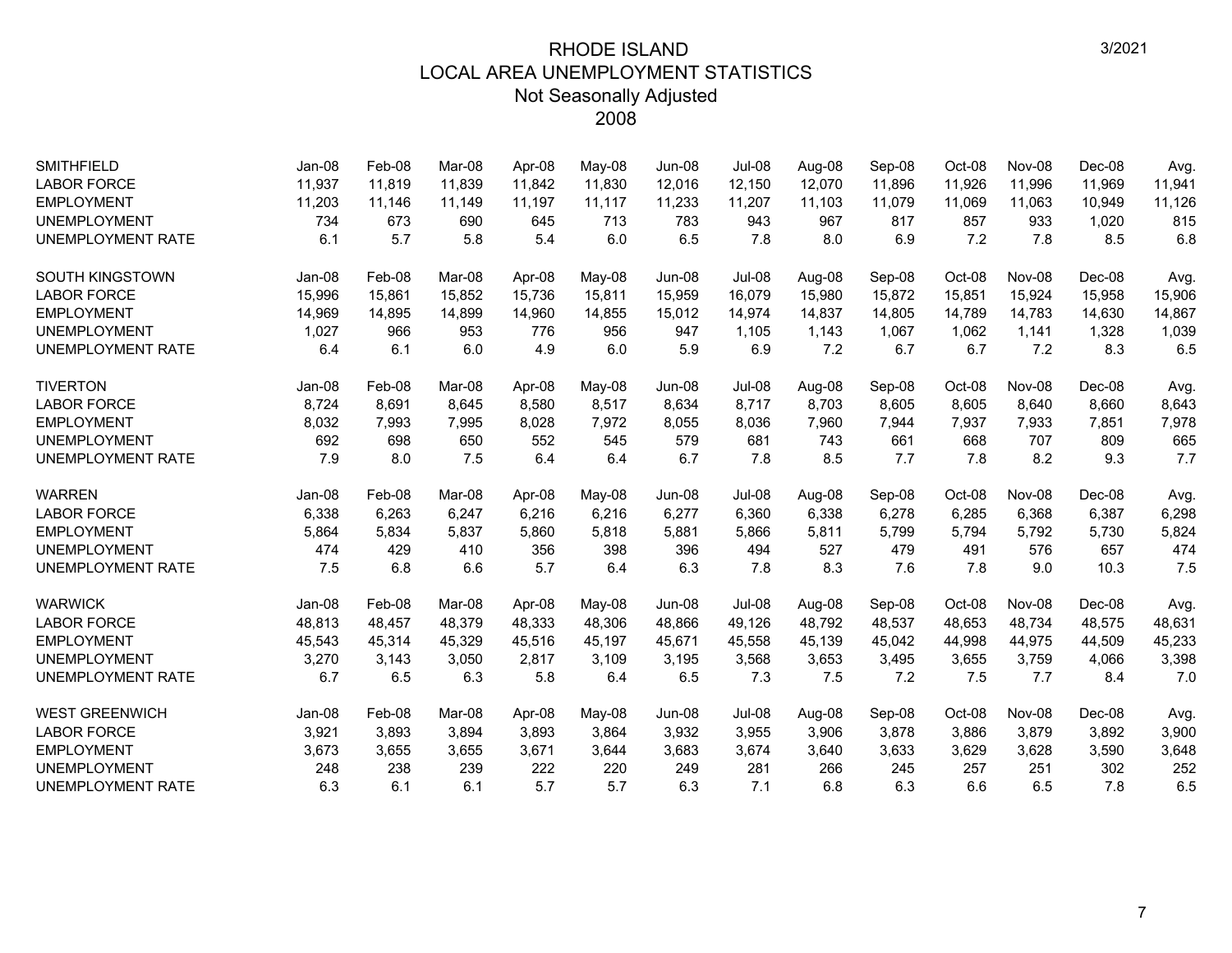| <b>WEST WARWICK</b>      | Jan-08   | Feb-08 | Mar-08 | Apr-08 | May-08 | <b>Jun-08</b> | <b>Jul-08</b> | Aug-08 | Sep-08 | Oct-08 | Nov-08 | Dec-08 | Avg.   |
|--------------------------|----------|--------|--------|--------|--------|---------------|---------------|--------|--------|--------|--------|--------|--------|
| <b>LABOR FORCE</b>       | 16,831   | 16,673 | 16,610 | 16,547 | 16,567 | 16,753        | 16,881        | 16,820 | 16,721 | 16,716 | 16,813 | 16,866 | 16,734 |
| <b>EMPLOYMENT</b>        | 15,515   | 15,437 | 15,443 | 15,506 | 15,398 | 15,560        | 15,520        | 15,377 | 15,345 | 15,330 | 15,322 | 15,163 | 15,410 |
| <b>UNEMPLOYMENT</b>      | 1,316    | 1,236  | 1.167  | 1,041  | 1,169  | 1,193         | 1,361         | 1,443  | 1,376  | 1,386  | 1,491  | 1,703  | 1,324  |
| <b>UNEMPLOYMENT RATE</b> | 7.8      | 7.4    | 7.0    | 6.3    | 7.1    | 7.1           | 8.1           | 8.6    | 8.2    | 8.3    | 8.9    | 10.1   | 7.9    |
| WESTERLY                 | $Jan-08$ | Feb-08 | Mar-08 | Apr-08 | May-08 | <b>Jun-08</b> | <b>Jul-08</b> | Aug-08 | Sep-08 | Oct-08 | Nov-08 | Dec-08 | Avg.   |
| <b>LABOR FORCE</b>       | 13,462   | 13,305 | 13,260 | 13,345 | 13,405 | 13,597        | 13,947        | 13,785 | 13,388 | 13,386 | 13,499 | 13,563 | 13,495 |
| <b>EMPLOYMENT</b>        | 12,607   | 12,484 | 12,429 | 12,558 | 12,586 | 12,771        | 12,935        | 12,781 | 12,542 | 12,521 | 12,484 | 12,397 | 12,591 |
| <b>UNEMPLOYMENT</b>      | 855      | 821    | 831    | 787    | 819    | 826           | 1,012         | 1,004  | 846    | 865    | 1,015  | 1.166  | 904    |
| UNEMPLOYMENT RATE        | 6.4      | 6.2    | 6.3    | 5.9    | 6.1    | 6.1           | 7.3           | 7.3    | 6.3    | 6.5    | 7.5    | 8.6    | 6.7    |
| <b>WOONSOCKET</b>        | $Jan-08$ | Feb-08 | Mar-08 | Apr-08 | May-08 | <b>Jun-08</b> | <b>Jul-08</b> | Aug-08 | Sep-08 | Oct-08 | Nov-08 | Dec-08 | Avg.   |
| <b>LABOR FORCE</b>       | 22,016   | 21,935 | 21,905 | 21,919 | 22,016 | 22,262        | 22,411        | 22,312 | 22,119 | 22,116 | 22,190 | 22,156 | 22,113 |
| <b>EMPLOYMENT</b>        | 20,300   | 20,197 | 20,205 | 20,288 | 20,146 | 20,358        | 20,307        | 20,120 | 20,077 | 20,056 | 20,048 | 19,839 | 20,162 |
| <b>UNEMPLOYMENT</b>      | 1,716    | 1,738  | 1,700  | 1,631  | 1,870  | 1,904         | 2,104         | 2,192  | 2,042  | 2,060  | 2,142  | 2,317  | 1,951  |
| UNEMPLOYMENT RATE        | 7.8      | 7.9    | 7.8    | 7.4    | 8.5    | 8.6           | 9.4           | 9.8    | 9.2    | 9.3    | 9.7    | 10.5   | 8.8    |
| <b>BRISTOL COUNTY</b>    | Jan-08   | Feb-08 | Mar-08 | Apr-08 | May-08 | <b>Jun-08</b> | Jul-08        | Aug-08 | Sep-08 | Oct-08 | Nov-08 | Dec-08 | Avg.   |
| <b>LABOR FORCE</b>       | 27,421   | 27,216 | 27,194 | 27,099 | 27,083 | 27,399        | 27,607        | 27,440 | 27,296 | 27,398 | 27,568 | 27,565 | 27,358 |
| <b>EMPLOYMENT</b>        | 25,724   | 25,593 | 25,602 | 25,706 | 25,527 | 25,796        | 25,732        | 25,492 | 25,441 | 25,416 | 25,404 | 25,139 | 25,548 |
| <b>UNEMPLOYMENT</b>      | 1,697    | 1,623  | 1,592  | 1,393  | 1,556  | 1,603         | 1,875         | 1,948  | 1,855  | 1,982  | 2,164  | 2,426  | 1,810  |
| UNEMPLOYMENT RATE        | 6.2      | 6.0    | 5.9    | 5.1    | 5.7    | 5.9           | 6.8           | 7.1    | 6.8    | 7.2    | 7.8    | 8.8    | 6.6    |
| <b>KENT COUNTY</b>       | Jan-08   | Feb-08 | Mar-08 | Apr-08 | May-08 | Jun-08        | Jul-08        | Aug-08 | Sep-08 | Oct-08 | Nov-08 | Dec-08 | Avg.   |
| <b>LABOR FORCE</b>       | 97,415   | 96,671 | 96,443 | 96,296 | 96,235 | 97,338        | 97,965        | 97,408 | 96,843 | 97,025 | 97,235 | 97,098 | 96,998 |
| <b>EMPLOYMENT</b>        | 90,647   | 90,190 | 90,220 | 90,592 | 89,956 | 90,902        | 90,677        | 89,840 | 89,651 | 89,561 | 89,517 | 88,589 | 90,029 |
| <b>UNEMPLOYMENT</b>      | 6,768    | 6,481  | 6,223  | 5,704  | 6,279  | 6,436         | 7,288         | 7,568  | 7,192  | 7,464  | 7,718  | 8,509  | 6,969  |
| UNEMPLOYMENT RATE        | 6.9      | 6.7    | 6.5    | 5.9    | 6.5    | 6.6           | 7.4           | 7.8    | 7.4    | 7.7    | 7.9    | 8.8    | 7.2    |